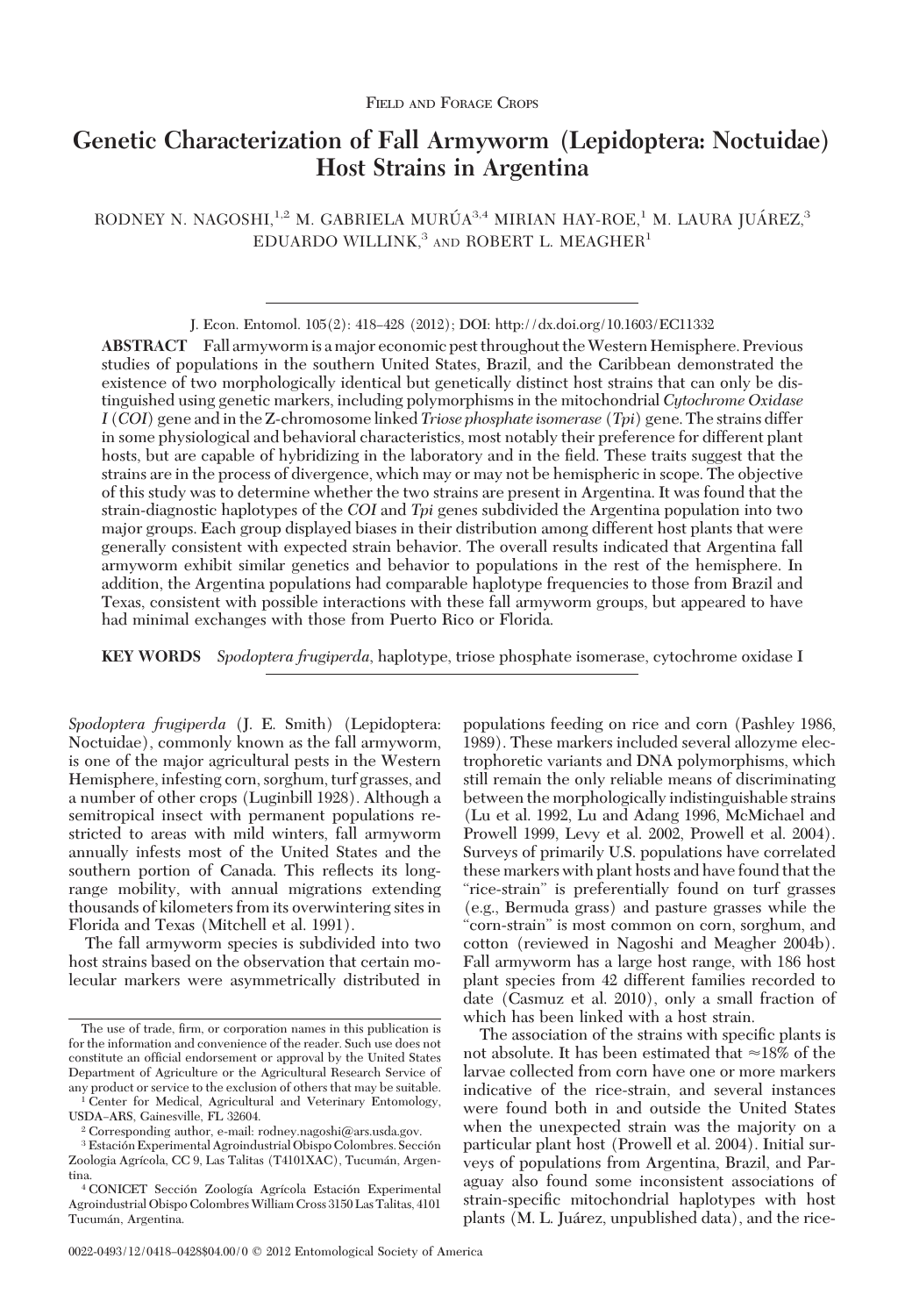strainmade up themajority of the collection from corn at some Florida sites during limited, but recurring, periods in the growing season (Nagoshi and Meagher 2004a, b). The reasons for this variability are not known, but could reßect plasticity in strain behavior (Stuhl et al. 2008, Nagoshi 2011), the occurrence of interstrain hybrids (Nagoshi and Meagher 2003, Nagoshi et al. 2006a), or inaccuracies with the strain markers, among others. Attempts to find reproducible strain differences under controlled laboratory conditions have had some notable, but limited success. The two strains appear to differ in the timing of important aspects of mating behavior and in the components of the female sex pheromone (Pashley et al. 1992, Groot et al. 2008, 2010; Lima and McNeil 2009; Schoß et al. 2009; Groot et al. 2010). There are also reports of strain differences in ovipositional substrates, developmental time and viability on various hosts, and mating preferences, though these have often not been in agreement (Pashley and Martin 1987, Whitford et al. 1988, Quisenberry 1991, Pashley et al. 1995, Veenstra et al. 1995, Meagher et al. 2004, Meagher Jr. et al. 2011).

Despite these issues, the evidence for the existence of two behaviorally distinct strains is strong. The great majority of surveys comparing corn and pasture habitats in Florida consistently show the expected correlation between strain markers and host plant (Nagoshi and Meagher 2004a; Nagoshi et al. 2007c, 2008a). Similar results were obtained in studies of Brazilian fall armyworm (Nagoshi et al. 2007c,Machado et al. 2008), indicating that the strains are present in South America and are likely to be ubiquitous in the Western Hemisphere.

Critical to these studies is the availability of efficient methods of strain identification that can be used on single specimens on a large enough scale for population surveys. One such method uses haplotypes of the mitochondrial *Cytochrome oxidase subunit I* gene (*COI*), which has been shown to be at least as accurate as allozymes or whole genome approaches (McMichael and Prowell 1999). One portion of the *COI* gene has been developed as a DNA barcoding region capable of distinguishing fall armyworm from other *Spodoptera* species as well as differentiating the two strains (Nagoshi et al. 2011). A second segment of the *COI* region has been shown to not only encode for the haplotypes that identify the two strains, but also for those that can be used (in combination) to examine the geographical distribution of different populations (Nagoshi et al. 2007a, 2008b, 2010). Another gene of note is *Tpi,* which encodes for the enzyme Triose phosphate isomerase (EC 5.3.1.1). *Tpi* haplotypes can also distinguish the two strains, and because it is on the Z-chromosome it undergoes a different inheritance pattern from *COI.* This makes it useful as a complement to the *COI* method and, in combination with *COI,* provides a means to identify potential instances of interstrain hybridization (Nagoshi 2010).

The application of each of these methods on a population survey can provide substantial information about the distribution of haplotypesin a given area and on strain behavior in different habitats. As part of a



**Fig. 1.** Map of locations in Argentina where fall armyworm larvae were collected for the generation of colonies. Abbreviations of provinces, BUE: Buenos Aires, CAT: Catamarca, COR: Corrientes, SDE: Santiago del Estero, SFE: Santa Fé, TUC: Tucumán, CHA: Chaco. Numbers identify site locations as described in Table 1.

long-term project to map haplotype frequencies in the Western Hemisphere we analyzed specimens from 14 fall armyworm colonies representing seven provinces in Argentina. We tested whether the *COI* and *Tpi* haplotypes capable of differentiating strains in the United States and Brazil are present in Argentina and whether they exhibit the expected biases in host plant distribution. We further compared the *COI* haplotype ratios in Argentina populations to those found in Brazil and Puerto Rico. The implications of these results on presence and behavior of the fall armyworm strains in Argentina were discussed.

### **Materials and Methods**

**Insect Collections.** Fall armyworm larvae were collected from commercial fields in seven Argentine provinces in January or December of 2010 and from January to February of 2011 (Fig. 1). The crops sampled were corn (*Zea mays* L.), rice (*Oriza sativa* L.), and sorghum (*Sorghum bicolor* (L.) Moench subsp *bicolor*) (Table 1). To optimize the genetic diversity present within each colony as much as practical a minimum of  $250$  larvae (from instars  $3-6$ ) were collected from each site and placed individually in glass tubes (12 cm high and 1.5 cm diameter) with leaves of the host plant. The collected larvae were placed in growth chambers under controlled conditions (27  $\pm$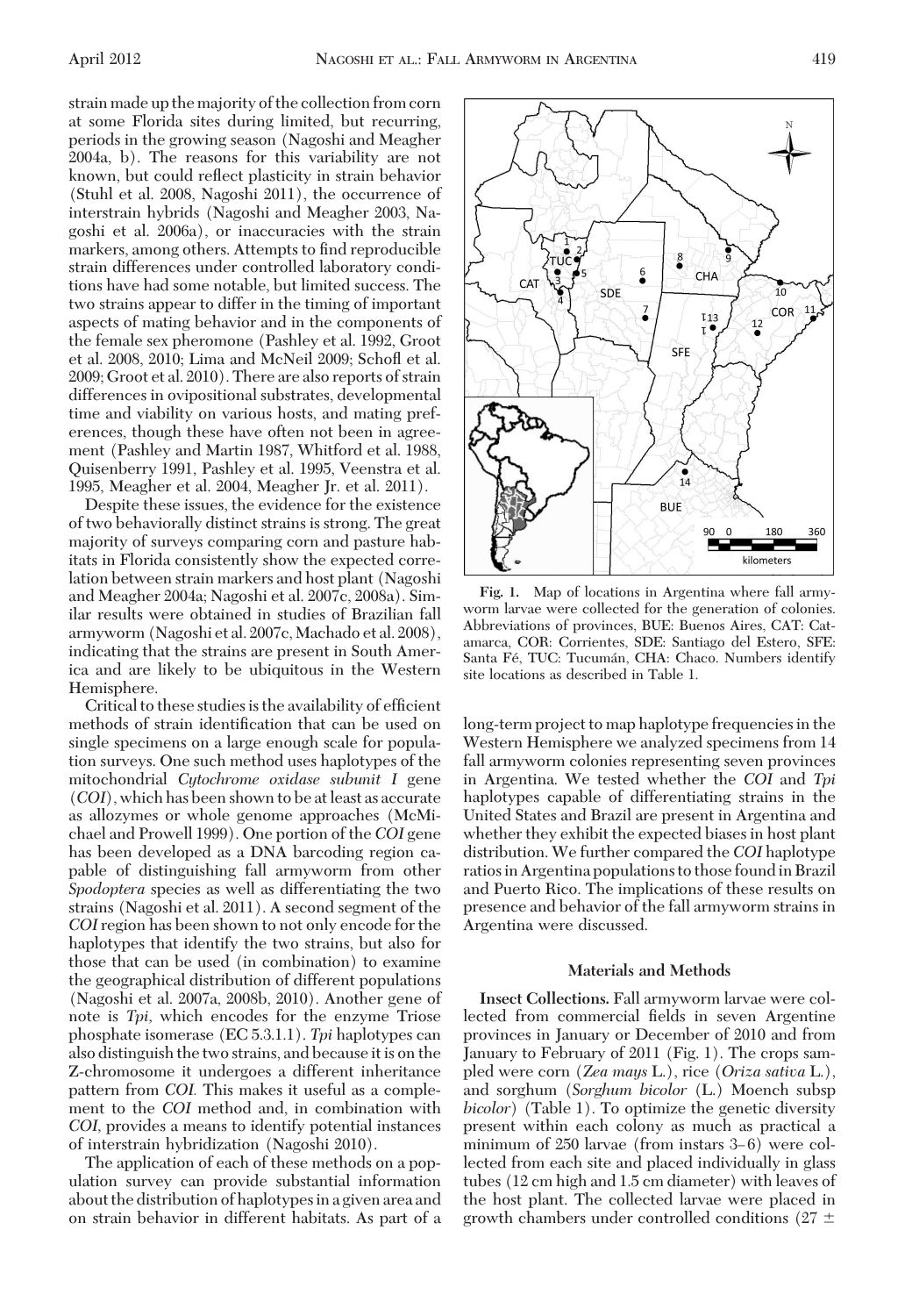| Site<br>no.    | Colony               | Year<br>founded | Plant<br>host | Collection site<br>(nearest city) | Longitude         | Latitude                 | Province            |
|----------------|----------------------|-----------------|---------------|-----------------------------------|-------------------|--------------------------|---------------------|
| 1              | $TUC$ [cn2]          | 2010            | Corn          | Tafí Viejo                        | WO 55° 13′ 59.5′  | S 26° 44' 41.2'          | Tucumán             |
| $\overline{2}$ | TUC[cn1]             | 2010            | Corn          | Los Perevra                       | WO 64° 53' 36.9'  | $S 26^{\circ} 55' 09.0'$ | Tucumán             |
| 3              | TUC <sub>[cn3]</sub> | 2010            | Corn          | Concepción                        | WO 65° 41' 29.6'  | S 27° 19′ 56.8′          | Tucumán             |
| 4              | CAT[cn]              | 2011            | Corn          | Los Altos                         | WO 65° 29′ 50.5′  | S 28° 03' 02.6'          | Catamarca           |
| 5              | SDE[cn3]             | 2011            | Corn          | YutuYacu                          | WO 64° 54' 26.6'  | S 27° 23′ 48.8′          | Santiago del Estero |
| 6              | SDE[cn2]             | 2011            | Corn          | Ouimilí                           | WO 62° 21.249'    | S 27° 38.680'            | Santiago del Estero |
|                | SDE[cn1]             | 2011            | Corn          | Bandera                           | WO 62° 08' 41.6'  | S 28° 51' 54.4'          | Santiago del Estero |
| 8              | CHA[so1]             | 2011            | Sorghum       | Las Breñas                        | WO 61° 02' 37.6'  | S 27° 04' 24.5'          | Chaco               |
| 9              | CHA[so2]             | 2011            | Sorghum       | Gral José de San Martín           | WO 59° 20′ 36.66′ | S 26° 31' 11.3'          | Chaco               |
| 10             | COR[ri]              | 2011            | Rice          | ItaIbate                          | WO 57° 39′ 50.3′  | S 27° 23' 47.9'          | Corrientes          |
| 11             | COR[cn1]             | 2011            | Corn          | Santo tomé                        | WO 56° 03' 31.6'  | S 28° 33' 25.4'          | Corrientes          |
| 12             | COR[cn2]             | 2011            | Corn          | Mercedes                          | WO 58° 02' 18.5'  | S 29° 11' 53.3"          | Corrientes          |
| 13             | SFE[cn]              | 2011            | Corn          | Avellaneda                        | WO 59° 33' 22.2'  | S 28° 55' 47.2'          | Santa Fe            |
| 14             | BUE[cn]              | 2010            | Corn          | Pergamino                         | WO 60° 39' 45.5'  | S 33° 42′ 16.7′          | <b>Buenos Aires</b> |

**Table 1. Sample localities from Argentine colonies associated with host plants, year of collection, and colony identification log**

 $2^{\circ}$ C, 70-75% RH, 14:10 L:D photoperiod) until adult emergence. Late larval instars and adults were examined using taxonomic morphological markers to confirm species. Pure cultures of each sampled crop in each province were maintained as a separate population and used to establish laboratory colonies. Sampled insects from each of these populations were deposited as voucher specimens in the collection of Sección Zoología Agrícola, Estación Experimental Agroindustrial Obispo Colombres, Tucumán, Argentina.

**Insect Rearing.** Colonies were started with 200 adults raised from the collected larvae. Matings were initiated within 24 h after eclosion using four females and four males in cylindrical polyethylene-terephthalate oviposition cages (30 cm high and 10 cm diameter). For aeration, the top was covered with a nylon mesh cloth, and a hole was made on one side. The cages contained paper that allowed the females to lay eggs. Food was provided via a cotton plug saturated with honey and water (1:1) mixture, which was renewed every day. Cages were checked daily for oviposition and adult mortality. Approximately 15 egg masses were collected per cage andintroducedin glass tubes (12 cm high and 1.5 cm diameter). Once emerged, 15 neonate larvae from different egg masses were isolated at random and placed individually in glass tubes with artificial larval diet (Osores et al. 1982), which was renewed every two or three days. As larvae pupated, they were placed in cylindrical cages until adult emergence. Two hundred adults were used to initiate a new generation with the same breeding procedure as described above. Individuals from the second generation and from different egg masses were preserved in 70% ethanol until DNA isolation.

*COI* **Haplotype Analysis.** Genomic/mitochondrial DNA for use in polymerase chain reaction (PCR) amplifications were isolated from individual specimens using Zymo-Spin III columns (Zymo Research, Orange, CA) as described previously (Nagoshi et al. 2007a). Two methods were used to analyze *COI* haplotypes. The primers *COI*-101 F/*COI*-1058R produce a 958 bp PCR amplified product that contains an *MspI* site at two locations, one specific to the rice-strain and the other the corn-strain (Fig. 2A). Digestion by *Msp*I

produces diagnostic banding patterns of 319 and 639 bp associated with the rice-strain (*COI*-RS) or 456 and 502 bp for the corn-strain (*COI*-CS) haplotypes (Nagoshi et al. 2007b, Meagher and Nagoshi 2010). This method has the advantage of requiring *Msp*I activity to occur to diagnose either strain. Therefore, the failure of the enzyme to digest an existing site, perhaps the most likely potential technical artifact, would result in a single 958-bp band that is distinguishable from the strain diagnostic patterns.

In the second method, primers *COI*-893 F/*COI*-1303R generate a 410-bp PCR product from a more downstream region that contains a single *Eco*RV site present only in the rice-strain (Fig. 2B). The presence of two bands after *Eco*RV digestion is diagnostic of the *COI*-RS haplotype. If only one band was present, it was purified from the gel and analyzed by DNA sequencing to confirm the absence of the *Eco*RV site. In addition, sites 1164 and 1287 in this region are polymorphic within the *COI*-CS haplotype, with either an A or G observed at either site (Nagoshi et al. 2007a). This results in four possible haplotype subcategories: CS-h1 (A:A, 1164:1287), CS-h2 (A:G), CS-h3 (G:A), CS-h4 (G:G). All have been detected in surveys of fall armyworm populations in the United States and Puerto Rico, but populations can differ with respect to the ratio of CS-h4/CS-h2 (Nagoshi et al. 2007a, 2008b, 2010).

*Tpi* **Haplotype Analysis.** *Tpi* haplotypes were analyzed by modifications of an earlier method that used 10 single base polymorphisms, distributed over two exons and one intron, as identified by direct DNA sequencing of PCR products (Nagoshi 2010). The original method was often ambiguous for male specimens because these are homogametic (Z/Z) in Lepidoptera and therefore carry two copies of the *Tpi* gene. As such, specimens heterozygous for size polymorphisms in the relevant intron (that were found to occur frequently) generated overlapping and out-ofregister sequencing chromatographs that could not be deciphered. To avoid this problem, the method was modified to use only the subset of the strain-diagnostic polymorphisms located at the distal end of exon-4, with one of these (designated C370) associated with a polymorphic *Msp*I site (Fig. 2C). Because these sites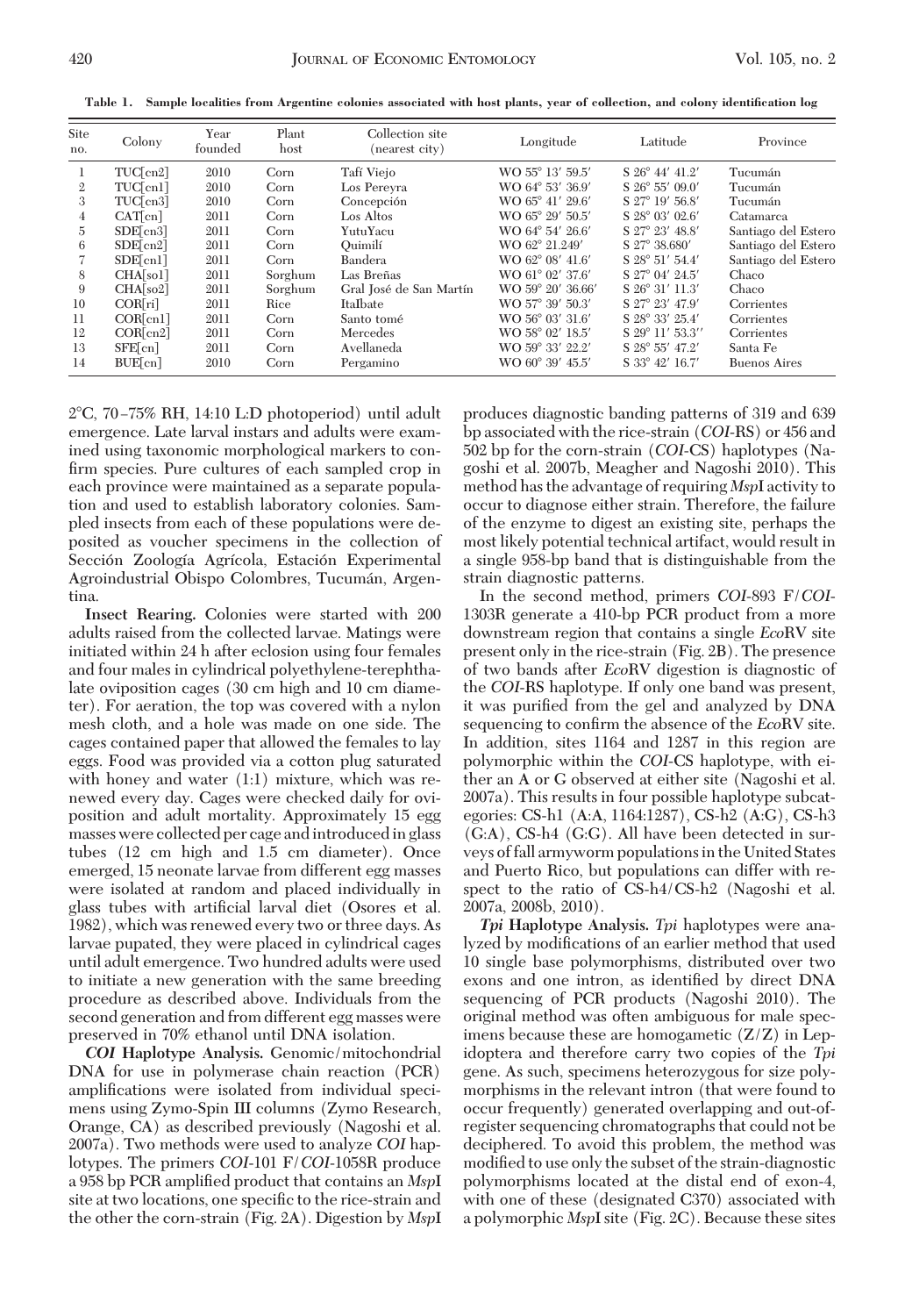

**Fig. 2.** Maps of the regions from the*COI* and *Tpi* genes used for the strain analysis. A. Region of the*COI* gene that includes sequences used for DNA barcoding of *Spodoptera* species (Nagoshi et al. 2011). Includes two strain-specific *MspI* sites. B. Region of the *COI* gene that includes sites (1164, 1287) used to determine haplotype ratios for discriminating between geographically dispersed populations. C. Portion of the fall armyworm *Tpi* geneincluding exon-4,intron-4, and a part of exon-5. Block arrows designate locations and directions of relevant primers used for PCR amplification, with asterisks indicating primers used for DNA sequencing. Dark vertical lines specify locations of relevant strain-biased polymorphisms described in the text. Site 1287 is polymorphic but not strain-specific. CS: Corn-strain specific. RS: Rice-strain specific.

lie upstream of the variable length intron with respect to the start of DNA sequencing, intron-induced changes in the sequencing frame were made irrelevant. In this procedure, primers *Tpi*-632 F/*Tpi*-1195R were used to produce an  $\approx$ 600-bp fragment from the beginning of exon-4 to the middle of exon-5, which includes the variable length intron (typically  $\approx$ 250 bp in length). DNA sequencing was initiated using *Tpi*-632 F, which lies at the proximal end of exon-4. *Tpi* haplotypes as identified by this subset of polymorphisms and by the single C370 site were highly correlated with that defined when using all 10 loci (R. N Nagoshi, unpublished data). Therefore, *Tpi* haplotypes were primarily defined by examination of the C370 polymorphism as determined by sequence analysis or *Msp*I restriction mapping.

The *Msp*I-based analysis uses the same PCR-amplified fragment produced by *Tpi*-632 F/*Tpi*-1195R, which carries the C370 *Msp*I site present only in the *Tpi*-C haplotype. There is another *Msp*I site in the region contained in the 632 F primer, but its presence in both strains and proximity to the end of the fragment makes it irrelevant to this analysis. After *Msp*I digestion, the *Tpi*-C haplotype will produce at least two fragments, a diagnostic 162-bp fragment containing the region from the 632 F primer to C370, and a typically larger one that contains the variable length intron and parts of exon-4 (from C370) and exon-5. A more complicated pattern could emerge if the variable intron happens to carry a *Msp*I site, but the diagnostic 162-bp fragment will be unaffected. In comparison, the *Tpi*-R haplotype will typically be associated with

a band of  $\approx 600$ -bp corresponding to the uncut amplified fragment.

In addition to the two strain-diagnostic haplotypes (*Tpi*-C and *Tpi*-R) the *Tpi* analysis also detected a more ambiguous genotype that appeared to be a combination of *Tpi*-C and *Tpi*-R. This was characterized in DNA sequence analysis by overlapping chromatographs at the strain-diagnostic polymorphic loci, with the two curves specifying the alternative strain-specific nucleotides. In the *MspI* digestions, it appeared as an overlap in the strain-specific restriction patterns with the bands diagnostic of both strains present. It is possible that these represent *Tpi*-C/*Tpi*-R heterozygotes where both haplotypes are present in the same specimen because of interstrain mating, but could also be the result of sample contamination. These ambiguous samples were rare, representing  $\leq 4\%$  (13/340) of the total specimens tested, and were not included in the data analysis.

**PCR Amplification and Restriction Enzymes Di**gestion. PCR amplification for all reactions used the profile:  $94^{\circ}C(1 \text{ min})$ , followed by 32 cycles of  $92^{\circ}C(30)$ s),  $56^{\circ}$ C (30 s),  $72^{\circ}$ C (1 min), and a final segment of 72C for 3 min. For direct DNA sequencing, the PCRamplified fragments were isolated from 1.5% agarose gels using the *Z*ymoclean Gel DNA Recovery Kit (*Z*ymo Research, Orange, CA). The isolated fragments were sent to the University of Florida ICBR center for DNA sequence analysis. Primers were synthesized by Integrated DNA Technologies (Coralville, IA). Amplification of the *COI* region used the primer pairs *COI-101* F (5'- TTCGAGCTGAATTAG-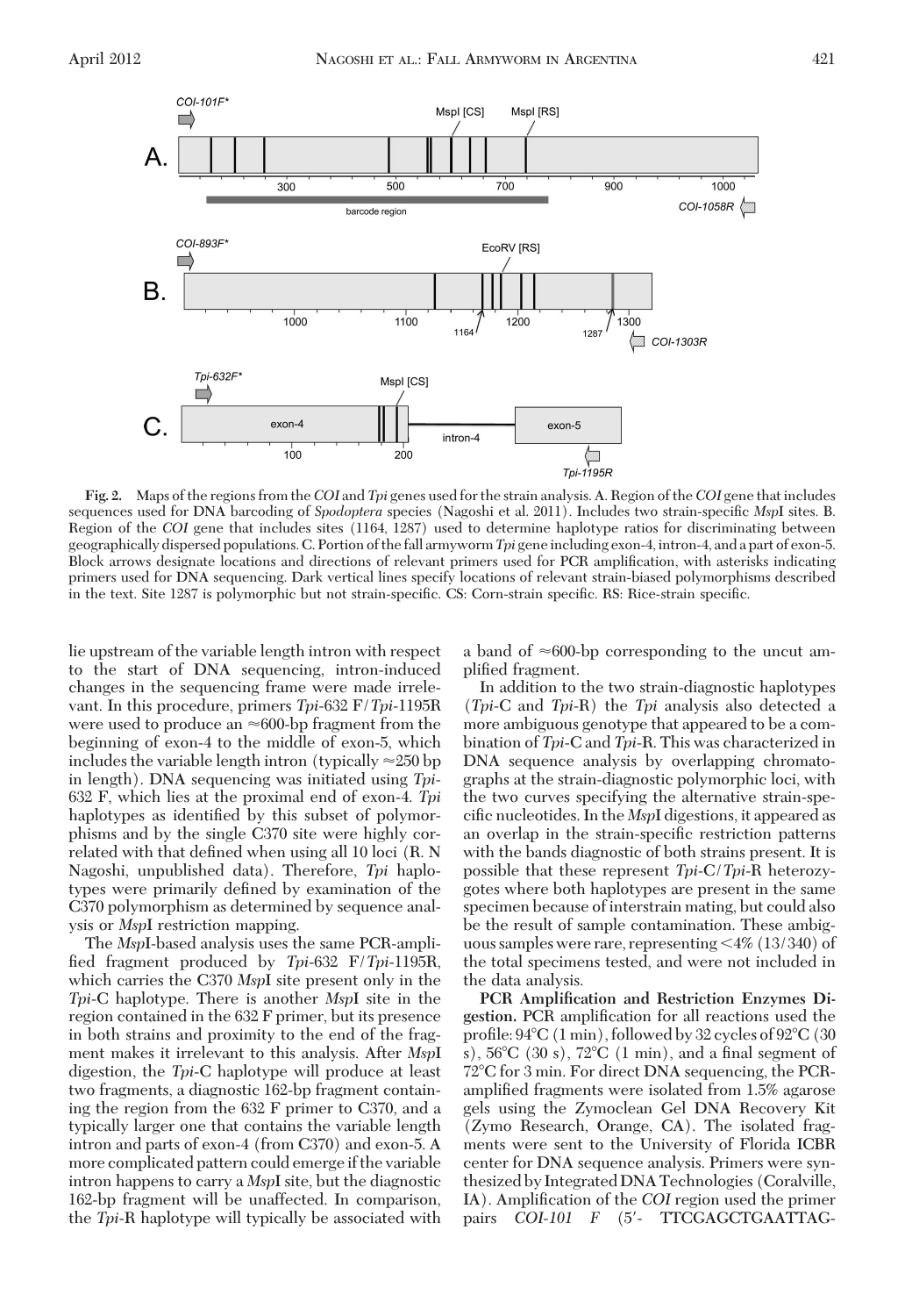GAACTC-3) and *COI-1058R* (5- ACACCTGTTA-ATCCTCCTACAG-3) or *COI-893 F* (5-CACGAG-CATATTTTACATCWGCA-3) and *COI-1303R* (5- CAGGATAGTCAGAATATCGACG-3'). Amplification of the *Tpi* gene used primers *Tpi*-632 F (5-GGTTGC-CCATGCTCTTGAGTCCGGACTGAAGg-3) and *Tpi*-1195R (5-AGTCACTGACCCACCATACTG-3). Digestions with restriction enzymes (New England Biolabs, Beverly, MA) used manufacturer-provided buffers. Each reaction used 10-20 U of restriction enzyme and was incubated at 37°C for 3 h to overnight. For gel electrophoresis, 6  $\mu$ l of 6× gel loading buffer was added to each reaction and the entire sample run on a 2% agarose horizontal gel containing GelRed (Biotium, Hayward, CA) in  $0.5 \times$  Tris-borate buffer (TBE, 45 mM Tris base, 45 mM boric acid, 1 mM EDTA pH 8.0). Fragments were visualized on a long-wave ultra violet light box using the Alpha Imager Mini photodocumentation system (Cell Biosciences Inc., Santa Clara, CA).

**DNA Sequence Analysis.** DNA comparisons, alignments, and restriction site mapping were performed using Geneious Pro 5.4.3 (Biomatters Ltd., Auckland, New *Z*ealand). Statistical analyses involving correlations and paired *t*-tests were performed with Graph-Pad InStat version 5.1, GraphPad Software, San Diego, CA (www.graphpad.com). Sequence divergences among individuals were calculated using the Tamura-Nei genetic distance model (Tamura and Nei 1993) and unweighted pair-group method with arithmetic average analysis (Sneath and Sokal 1973). Argentine *S. frugiperda COI* haplotypes identified and used in this study have been deposited in GenBank with voucher specimens deposited at CMAVE (Gainesville, FL). GenBank accession numbers of sequences used in this study are *S. littoralis* (HM756074.1), *S. litura* (HM756090.1), *S. dolichos* (HM756086.1), *S. pulchella* (HM756075.1), *S. exigua* (HM756077.1), *S. eridania* (HM756085.1), FAW (fall armyworm) corn-strain (HM136586.1), FAW rice-strain (HM136593.1), FL COI-RS (JN621261), FL COI-CS (JN573290), ArgR1-2 (JN621268-9), ArgC1-6 (JN621262-7).

#### **Results**

**DNA Sequence Comparisons.** Laboratory colonies derived from 14 different collection sites representing seven Argentine provinces provided the genetic material for this study (Table 1; Fig. 1). Subsets of these colonies were used as needed to estimate the diversity of Argentine fall armyworm populations with respect to the genetic markers commonly used to identify and categorize U.S. populations.

To preliminarily assess the genetic similarity between Argentine and United States fall armyworm, DNA sequence comparisons were made using a portion of the *COI* gene (extending from sites 167–773, Fig. 2A) being developed as a barcoding region to discriminate between *Spodoptera* species (Nagoshi et al. 2011). DNA sequences from nineteen specimens representing six Argentine colonies, including those from the most eastern (TUC), northern (CHA), west-

ern (COR), and southern (BUE) collection sites were compared with the barcodes diagnostic of seven *Spodoptera* species (Fig. 3). All 19 Argentina samples clustered with fall armyworm, segregating with the consensus barcodes of one or the other strain. The strain segregation is based on the presence of nine strain-specific, single nucleotide polymorphisms within the 606-bp barcoding segment (Nagoshi et al. 2006b, 2011). Each Argentine specimen carried the complete set of nucleotides consistent with either the*COI*-RS or *COI*-CS haplotypes (Table 2), providing evidence that the genetic markers indicative of fall armyworm host strains are intact in Argentine populations.

More extensive sampling was done in a more downstream region of the *COI* gene as part of the study investigating haplotype ratios. The 200-bp region between 1100 and 1300 contains six strain-specific, single-nucleotide, polymorphisms (Nagoshi et al. 2007a, 2008b; Fig. 2B). Sequence analysis of 167 Argentine specimens representing 11 colonies from seven provinces found that 163 carried the six nucleotide combinations at the strain-specific sites indicative of either *COI*-RS or *COI*-CS, including site 1182 responsible for a rice-strain specific *EcoRV* restriction site (Table 2). The four exceptions matched *COI-CS* at five sites, but carried an A typically associated with *COI*-RS at site 1197 (Table 2). Sequence comparisons identified an additional polymorphic site in the *COI*-RS group creating two haplotypes designated ArgR1 and ArgR2. The *COI-CS* group had five additional polymorphic sites, creating six additional *COI*-CS haplotypes designated as ArgC1–6. Phylogenetic analysis showed that the ArgR and ArgC sequences clustered with the fall armyworm *COI*-RS and *COI*-CS consensus haplotypes, respectively (Fig. 4).

Polymorphisms in the *Tpi* gene provide a Z-chromosome alternative to *COI* for identifying fall armyworm strains (Nagoshi 2010). Sequence comparisons of a portion of exon-4 showed identity between the sequences of 148 Argentine samples and the consensus sequences from fall armyworm (Table 2). All polymorphisms were located at three sites previously associated with strain specificity (Nagoshi 2010; unpublished results), with the Argentine sequences displaying either the *Tpi* haplotype designating the rice-strain (*Tpi*-R) or corn-strain (*Tpi*-C). The association of an *Msp*I restriction site with one of these loci (C370) indicates that restriction mapping using this enzyme can be used as a substitute for DNA sequencing.

**Association of Strain Markers With Plant Hosts.** Having established that the strain-diagnostic *COI* and *Tpi* haplotypes were present in Argentina, we tested whether they were associated with the expected host plants. This was largely the case (Table 3). The *COI*-CS haplotype was the majority in nine of the 11 colonies derived from corn-feeding larvae, with an average frequency of 87% for those nine populations and an overall average of 74% for the 11 colonies. All the samples tested from the two sorghum-derived colonies were also*COI*-CS, while 97% of the single colony derived from larvae feeding on rice was of the *COI*-RS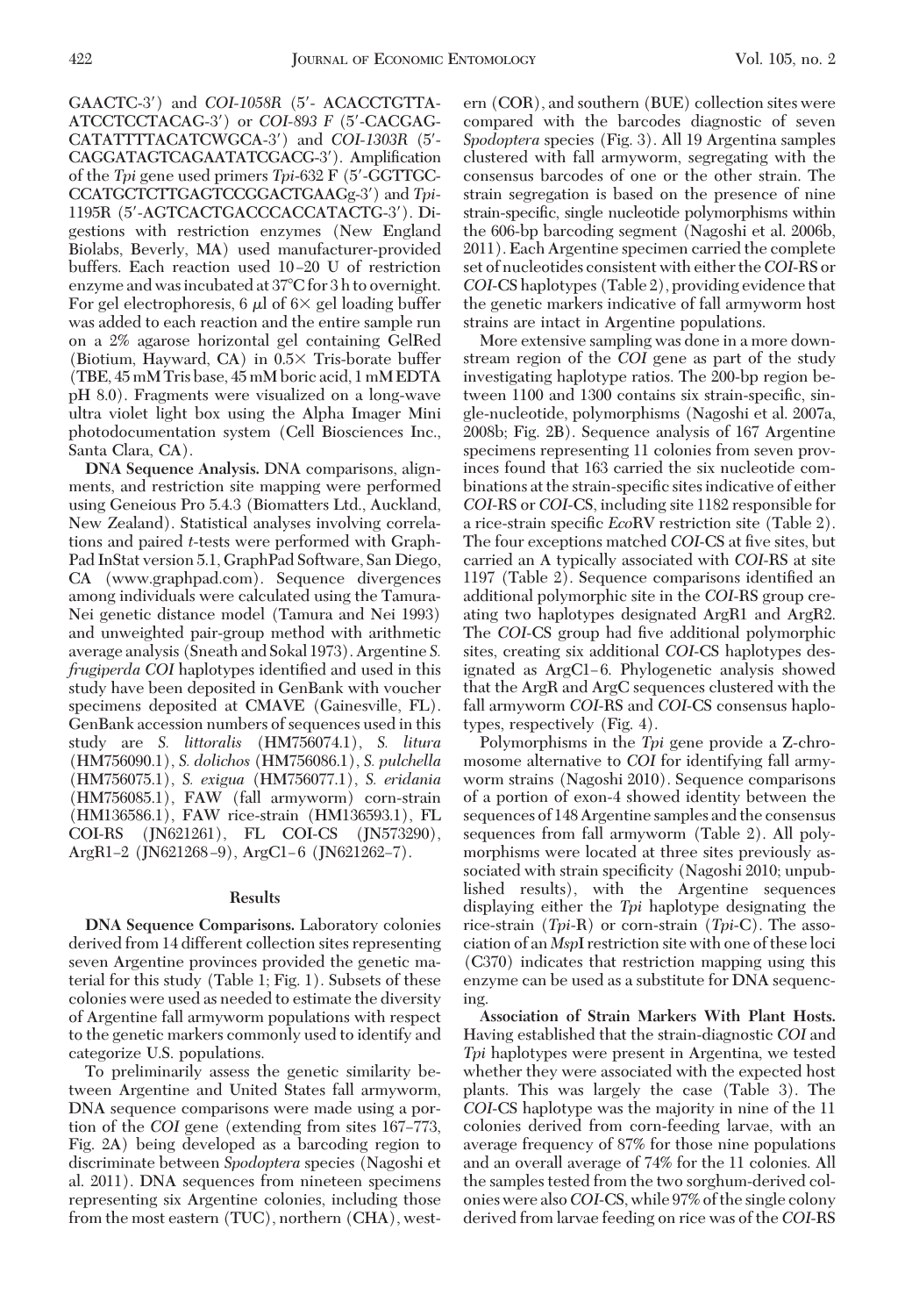

**Fig. 3.** Consensus phylogenetic tree comparing Argentina specimens with barcode region from several *Spodoptera* species. The 606-bp portion of the *COI* region between primers *COI*-101 F/*COI*-1058R was compared from multiple samples representing nine Argentine colonies. The unrooted phylogenetic tree was derived using the Tamura-Nei genetic distance model (Tamura and Nei 1993) and unweighted pair-group method with arithmetic average analysis (Sneath and Sokal 1973), with confidence assessed by bootstrapping at 1,000 $\times$  repetition. *Spodoptera* species are represented by consensus sequences derived from Nagoshi et al. (2011). Only confidence values above 75% are indicated and nodes below 70% are collapsed. Scale bar measures substitutions per site.

haplotype (Table 3). Two colonies from corn,  $SDE[cn2]$  and  $BUE[cn]$ , were the exceptions as they displayed large *COI*-RS majorities of 75 and 95%, respectively.

The colonies were reexamined for the *Tpi* haplotypes. In total, 327 samples from the 14 colonies were tested at various times by DNA sequencing or *Msp*I restriction mapping. Both methods were used to an-

**Table 2. Nucleotide composition at strain-diagnostic sites in tested regions of the** *COI* **and** *Tpi* **genes**

| Strain analysis      | $\boldsymbol{n}$ | Nucleotide position |      |          |          |                  |              |         |     |         |         |
|----------------------|------------------|---------------------|------|----------|----------|------------------|--------------|---------|-----|---------|---------|
| A. COI (58F/914R)    |                  | 171                 | 207  | 258      | 489      | 564              | 570          | $600^a$ | 634 | 663     | $738^b$ |
| Consensus: $COI-RSc$ |                  | С                   | A    |          | C        | С                | T            | T       | C   | A       | G       |
| COI-CS               |                  | T                   | T    | C        | T        | T                | С            | С       | T   | T       | A       |
| Argentina: COI-RS    | 9                | С                   | A    | T        | С        | С                | T            | T       | C   | A       | G       |
| COI-CS               | 10               | T                   | T    | C        | Ŧ.       | <b>CON</b><br>Τ. | C            | C       | T   | m<br>Τ. | A       |
| Other                |                  |                     |      |          |          |                  |              |         |     |         |         |
| B. COI (893F/1303R)  |                  | 1125                | 1164 | 1176     | $1182^d$ | 1197             | 1216         |         |     |         |         |
| Consensus: $COI-RSe$ |                  | С                   | T    | C        | л.       | A                | A            |         |     |         |         |
| COI-CS               |                  | T                   | G/A  | T        | С        | G                | $\mathbf{T}$ |         |     |         |         |
| Argentina: COI-RS    | 62               | C                   | T    | C        | л.       | A                | A            |         |     |         |         |
| COI-CS               | 101              | T                   | A    | T        | С        | G                | m            |         |     |         |         |
| Other                | 4                | T                   | A    | T        | C        | A                | T            |         |     |         |         |
| C. Tpi (632F/1095R)  |                  | C351                | T355 | $C370^a$ |          |                  |              |         |     |         |         |
| Consensus: $Tpi-R'$  |                  |                     | C    | T        |          |                  |              |         |     |         |         |
| $Tpi$ -C             |                  | С                   | T    | С        |          |                  |              |         |     |         |         |
| Argentina: COI-RS    | 34               | T                   | С    | T        |          |                  |              |         |     |         |         |
| COI-CS               | 114              | C                   | m    | C        |          |                  |              |         |     |         |         |
| Other                |                  |                     |      |          |          |                  |              |         |     |         |         |

Argentine samples were compared with the consensus strain sequences derived from Florida populations.

Associated with corn-strain specific MspI site.

 $^b$  Rice-strain specific MspI site.

*<sup>c</sup>* Nagoshi 2007 (7651).

<sup>*d*</sup> Rice-strain specific EcoRV site.

*<sup>e</sup>* Nagoshi 2007 (4729).

*<sup>f</sup>* Nagoshi 2010 (7652).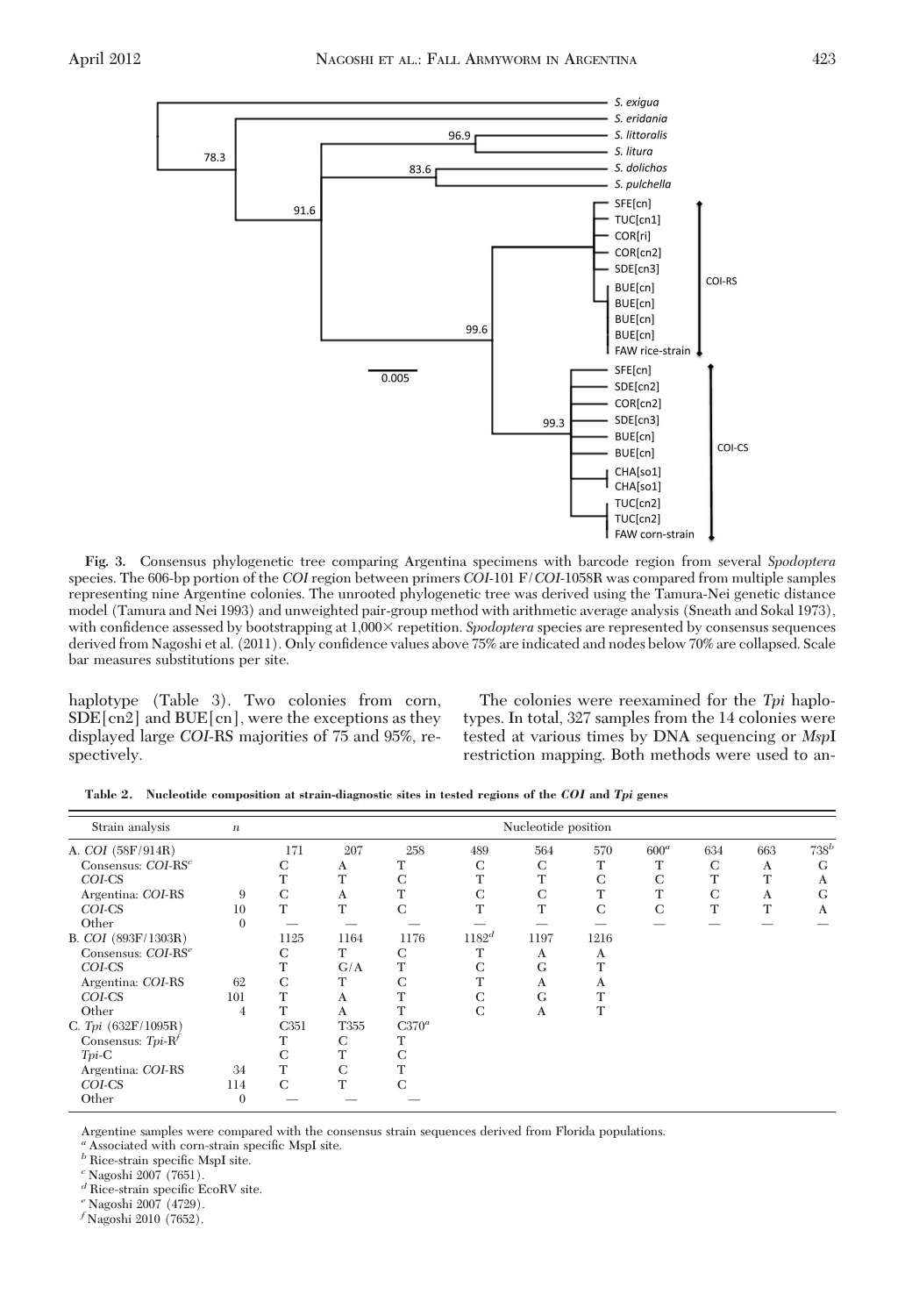

**Fig. 4.** Consensus phylogenetic tree comparing observed Argentina *COI* haplotype variants with the consensus strain haplotypes derived from United States populations. *COI*-RS (ArgR1-2) and *COI-CS* (ArgC1-6) variants were detected from the sequence analysis of a 240-bp fragment of the *COI* region used to determine haplotype ratios. Number of each haplotype found is in parentheses. Phylogeny was based on the Tamura-Nei genetic distance model (Tamura and Nei 1993) and using unweighted pair-group method with arithmetic average analysis (Sneath and Sokal 1973). Only confidence values above 75% are indicated and nodes below 70% are collapsed. Scale bar equals 0.009 substitutions per site. The *COI* sequence from *H. armigera*was used as an outgroup. Numbers at branches denote bootstrap values (%) based on number per 1,000 replicates.

alyze the same 82 specimens and in each case were in complete agreement on the designated *Tpi* haplotype. Therefore, the data from the two procedures were pooled (Table 3). Of the 11 colonies from corn-feeding fall armyworm, *Tpi*-C averaged 90% of the sampled population compared with 74% for *COI*-CS. In 13 of the 14 colonies the *Tpi* and *COI* methods were in agreement about the majority strain, and a two-tailed paired *t*-test analysis of these 13 colonies showed a significant positive correlation ( $r = 0.97; P \le 0.0001$ ). The only substantial deviation between *Tpi*-C and *COI*-CS was observed with the BUE[cn] colony, which had a *COI*-CS proportion of 5% compared with 100% for *Tpi*-C. In contrast, the other corn colony that showed a *COI-RS* majority (SDE[cn2]) produced only a modest difference between methods, with a *COI*-CS proportion of 25% compared with 33% for *Tpi*-C.

**Association of** *COI* **and** *Tpi* **Haplotypes.** The *COI* and *Tpi* strain diagnostic haplotypes were both determined in 333 specimens, allowing a direct assessment of their association. In 12 of the 14 colonies (262 sampled specimens) the concordance between *COI* and *Tpi* was 70%, with an average of 92%. The two outlying colonies were those derived from corn-feeding larvae that exhibited a *COI*-RS majority. The SDE[cn2] colony had 67% concordance between the *Tpi* and *COI* haplotypes with a roughly equal split between the *COI*-RS *Tpi*-C and *COI*-CS *Tpi*-R discordant classes (Table 3). In contrast, the BUE[cn] colony displayed only a 5% concordance frequency, with all 41 of the discordant samples of the *COI*-RS *Tpi*-C configuration. Even when excluding the  $BUE[cn]$  colony, *COI*-RS *Tpi*-C was the most common discordant class, representing 90% (18/20) of the discordant configurations from the other 13 colonies (Table 3).

**Assessing Corn-Strain Haplotype Ratios.** Polymorphisms at sites 1164 and 1287 in the *COI* gene generate four *COI-CS* haplotypes, CS-h1-4 (Nagoshi et al. 2007a). The ratio between the CS-h4 and CS-h2 haplotypes is particularly significant as it can differentiate between populations from Florida and Texas (Nagoshi et al. 2008b). A total of 105 *COI*-CS specimens from a sampling of Argentine colonies from seven provinces

**Table 3. Comparison of** *COI* **and** *Tpi* **strain identifications for the 14 Argentina colonies**

| Site<br>no.                     | Colony                                               | Host<br>plant | No. samples               |                           |                                 | Frequency |          |                         | No. discordants   |                    |
|---------------------------------|------------------------------------------------------|---------------|---------------------------|---------------------------|---------------------------------|-----------|----------|-------------------------|-------------------|--------------------|
|                                 |                                                      |               | $\boldsymbol{n}$<br>(COI) | $\boldsymbol{n}$<br>(Tpi) | $\boldsymbol{n}$<br>$(COI+Tpi)$ | COI-CS    | $Tpi$ -C | Concordant <sup>a</sup> | COI-CS<br>$Tpi-R$ | COI-RS<br>$Tpi$ -C |
| 14                              | BUE[cn]                                              | Corn          | 44                        | 43                        | 43                              | 0.05      | 1.00     | 0.05                    |                   | 41                 |
| 4                               | CAT[cn]                                              | Corn          | 25                        | 24                        | 20                              | 0.76      | 1.00     | 0.71                    |                   | 3                  |
| 11                              | COR[cn1]                                             | Corn          | 28                        | 24                        | 24                              | 1.00      | 1.00     | 1.00                    |                   |                    |
| 12                              | COR[cn2]                                             | Corn          | 29                        | 19                        | 18                              | 0.72      | 0.74     | 0.95                    |                   |                    |
|                                 | SDE[cn1]                                             | Corn          | 30                        | 22                        | 22                              | 0.77      | 0.82     | 0.86                    |                   | 3                  |
| 6                               | SDE[cn2]                                             | Corn          | 16                        | 15                        | 15                              | 0.25      | 0.33     | 0.67                    |                   | ۰,                 |
| $\overline{5}$                  | SDE[cn3]                                             | Corn          | 20                        | 20                        | 20                              | 0.85      | 1.00     | 0.85                    |                   | $\cdot$            |
| 13                              | SFE[cn]                                              | Corn          | 25                        | 22                        | 22                              | 0.88      | 1.00     | 0.86                    |                   | 3                  |
| $\overline{2}$                  | TUC[cn1]                                             | Corn          | 28                        | 24                        | 22                              | 0.93      | 1.00     | 0.83                    |                   |                    |
|                                 | $\mathrm{TUC}\mathrm{[cm2]}$                         | Corn          | 18                        | 18                        | 18                              | 0.94      | 1.00     | 0.94                    |                   |                    |
| 3                               | TUC[cn3]                                             | Corn          | 30                        | 29                        | 29                              | 1.00      | 1.00     | 1.00                    |                   |                    |
| 8                               | CHA[so1]                                             | Sorghum       | 23                        | 22                        | 22                              | 1.00      | 1.00     | 1.00                    |                   |                    |
| 9                               | CHA[so2]                                             | Sorghum       | 27                        | 16                        | 16                              | 1.00      | 1.00     | 1.00                    |                   |                    |
| 10                              | COR[ri]                                              | Rice          | 30                        | 29                        | 29                              | 0.03      | 0.00     | 1.00                    |                   |                    |
|                                 |                                                      | Total         | 373                       | 327                       | 320                             |           |          |                         | $\mathfrak{2}$    | 59                 |
| Average frequency in corn hosts |                                                      |               |                           |                           |                                 | 0.74      | 0.90     | 0.79                    |                   |                    |
|                                 | Average frequency in corn hosts with COI-CS majority |               |                           |                           |                                 | 0.87      | 0.95     | 0.89                    |                   |                    |

*<sup>a</sup> COI*-CS *Tpi*-C or *COI*-RS *Tpi*-R.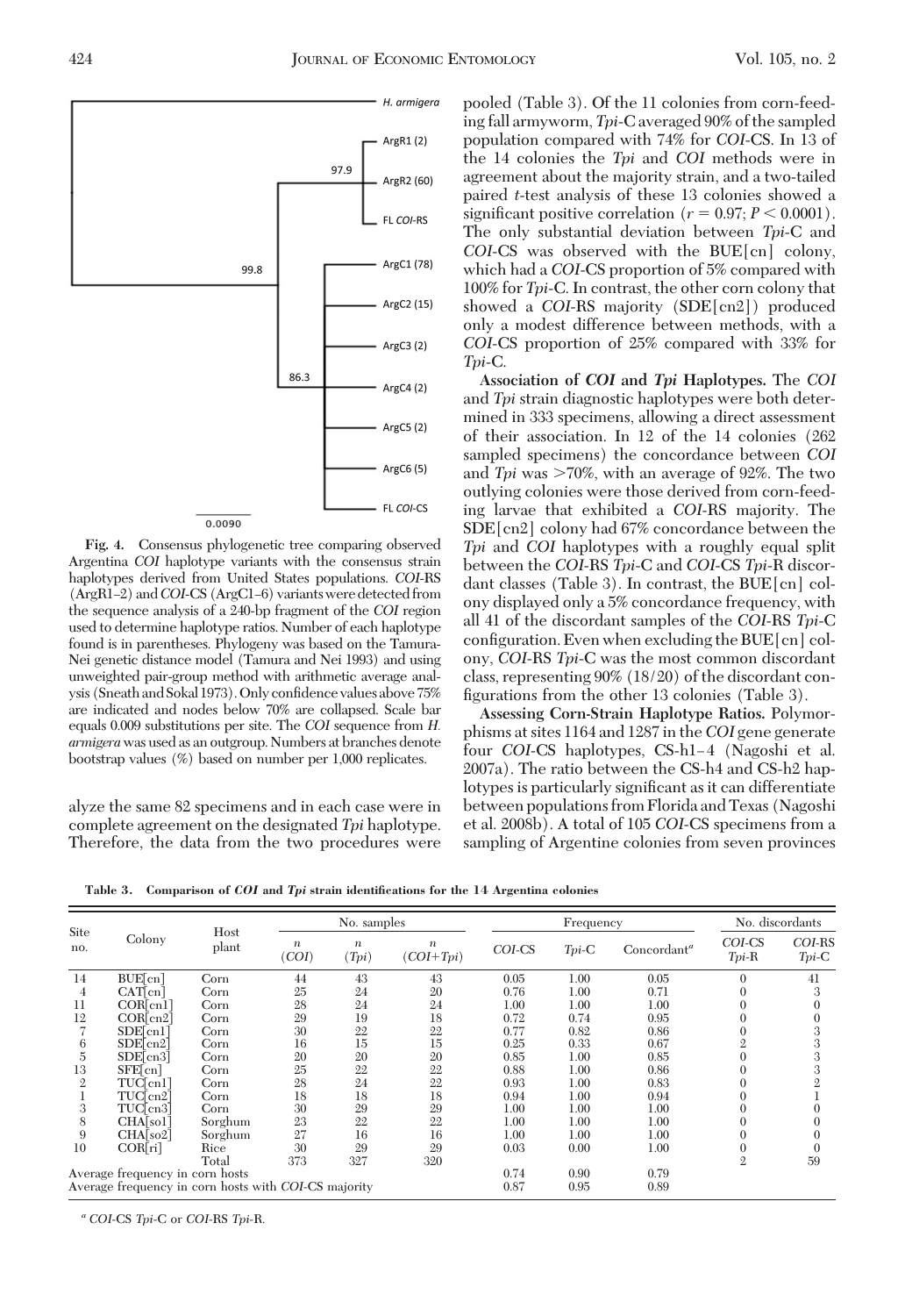**Table 4. Comparison of corn-strain haplotypes (CS-h) derived from polymorphic loci 1164 and 1287 in the** *COI* **gene for fall armyworms from various locations**

| Location                            | $CS-h1$ |     | $CS-h2$ $CS-h3$ $CS-h4$ |          | $CS-h4/$<br>$CS-h2$ |
|-------------------------------------|---------|-----|-------------------------|----------|---------------------|
| Argentina $(2010-11)$               | 22      | 83  | $\Omega$                | $\Omega$ | 0.00                |
| Puerto Rico 2007, 2009 <sup>a</sup> | 13      | 42  | 13                      | 161      | 3.83                |
| Brazil $2005-2007^b$                | 56      | 172 | $\theta$                | 9        | 0.05                |
| Florida $2006-2007c$                |         | 53  |                         | 154      | 2.91                |
| Texas $2006 - 2007$ <sup>c</sup>    | 52      | 211 | 9.                      | 49       | 0.23                |
|                                     |         |     |                         |          |                     |

*<sup>a</sup>* Nagoshi et al. 2010.

*<sup>b</sup>* Nagoshi et al. 2007.

*<sup>c</sup>* Nagoshi et al. 2008.

were tested for these corn-strain haplotypes (Table 4). Only CS-h1 and CS-h2 were found, with CS-h2 being themore common overall. The absence of CS-h4 gives the pooled Argentine sampling a CS-h4/CS-h2 haplotype ratio of 0.00, more similar to what has been observed in Brazil (0.05) and Texas (0.23) than in Florida (2.91) or Puerto Rico (3.83).

### **Discussion**

This study took advantage of the availability of multiple colonies to assess the presence of the fall armyworm host strains in Argentina. While the colonies provided a convenient source of specimens, it is questionable how accurately they represented the genetic diversity of the source populations. This stems from practical limitations in the number of parents that can be used to initiate each generation under artificial rearing conditions. Despite efforts to maintain the genetic diversity of the wild populations in the laboratory colonies, the possibility of genetic bottlenecks and subsequent founder effects cannot be discounted. In addition, the artificial rearing protocol could generate unforeseen selection for or against different genotypes. Such effects would tend to reduce genetic diversity and could even skew the frequency distribution of genetic markers away from that present in the field populations. Given these considerations we assumed that while the colonies may generally reßect the predominant haplotypes at each collection site, they would trend toward homogeneity, with individual colonies potentially displaying idiosyncratic deviations. To accommodate these concerns several colonies were examined and the results compared for consistency. The primary focus was on the fall armyworm infesting corn, where 11 independently derived colonies were obtained from six different provinces. Three additional colonies, two derived from larvae feeding on sorghum and one from rice, were available for comparison.

The results provide strong evidence that the two strains as defined by genetic haplotypes are present in northern Argentina and display the expected behaviors with respect to plant host preference and mating choice. These conclusions are based on three observations. First, the consensus *COI* and *Tpi* haplotypes for the fall armyworm strains are defined by the pat-

tern of specific nucleotides present at multiple polymorphic sites. All the Argentine specimens examined carried the DNA sequences representative of *COI*-CS/*COI*-RS as determined by two regions of the *COI* gene. This was indicated by phylogenetic analyses where all the Argentine samples clustered with the fall armyworm strain-specific haplotypes (Figs. 3 and 4). Similarly, all 148 specimens tested displayed either the consensus *Tpi*-C or *Tpi*-R haplotypes (Table 2). These results indicate that the strain-specifying polymorphisms in the *COI* and *Tpi* genes from Argentina populations are identical to those found in fall armyworm sampled from the rest of the Western Hemisphere.

Second, in the great majority of the colonies derived from corn hosts, the predominant haplotypes were those associated with the corn-strain. *COI*-CS was the majority haplotype in nine of 11 corn-derived colonies (Table 3). The *Tpi*-C haplotype was equally predominant, found in an average of 93% of the samples in 10 of 11 corn colonies. The two colonies derived from sorghum, another corn-strain preferred host, also showed a strong *COI*-CS and *Tpi*-C bias, while the single colony derived from rice was predominantly *COI*-RS. Therefore, despite the potential artifacts associated with sampling colonies, the results obtained were generally consistent with strain-biased plant host preference. It is important to note from past studies that the linkage of strains to specific host plants is more a bias than an absolute, with several instances noted when strain proportions in a given habitat conflicted with expectations (Nagoshi and Meagher 2004a, Prowell et al. 2004). This may at least in part be because of variability in the linkage of the genetic markers to strain identity, which appears to be the case with the corn-derived BUE[cn] colony. Here the aberrant *COI*-RS majority is contradicted when examined for the *Tpi*-C haplotype, suggesting that this colony could represent a corn-strain population where the association with *COI*-CS has been compromised. It is also possible that the behavior of the strains themselves can be variable. There are observations of times and locations when a high proportion of the *COI*-RS haplotype is repeatedly found in corn-dominated habitats, suggesting that there are conditions when the ricestrain will use its normally less preferred host (Nagoshi and Meagher 2004a). This appears to be the case represented by the SDE[cn2] colony, where both*COI* and *Tpi* analysis suggest a rice-strain majority even though the founder larvae were collected from corn.

Third, it was found in 13 of the 14 colonies tested strong concordance between the *COI* and *Tpi* haplotypes. The mitochondrial *COI* and Z-linked *Tpi* genes are not physically joined and so are capable of independent segregation. Therefore, the observed linkage between the *COI* and *Tpi* strain haplotypes is an indication of behavioral or physiological restrictions that favor reproduction within rather than between strains. Specifically, matings between females of a given *COI* cytotype and males of the corresponding *Tpi* haplotype must be more frequent or successful than the discordant pairing.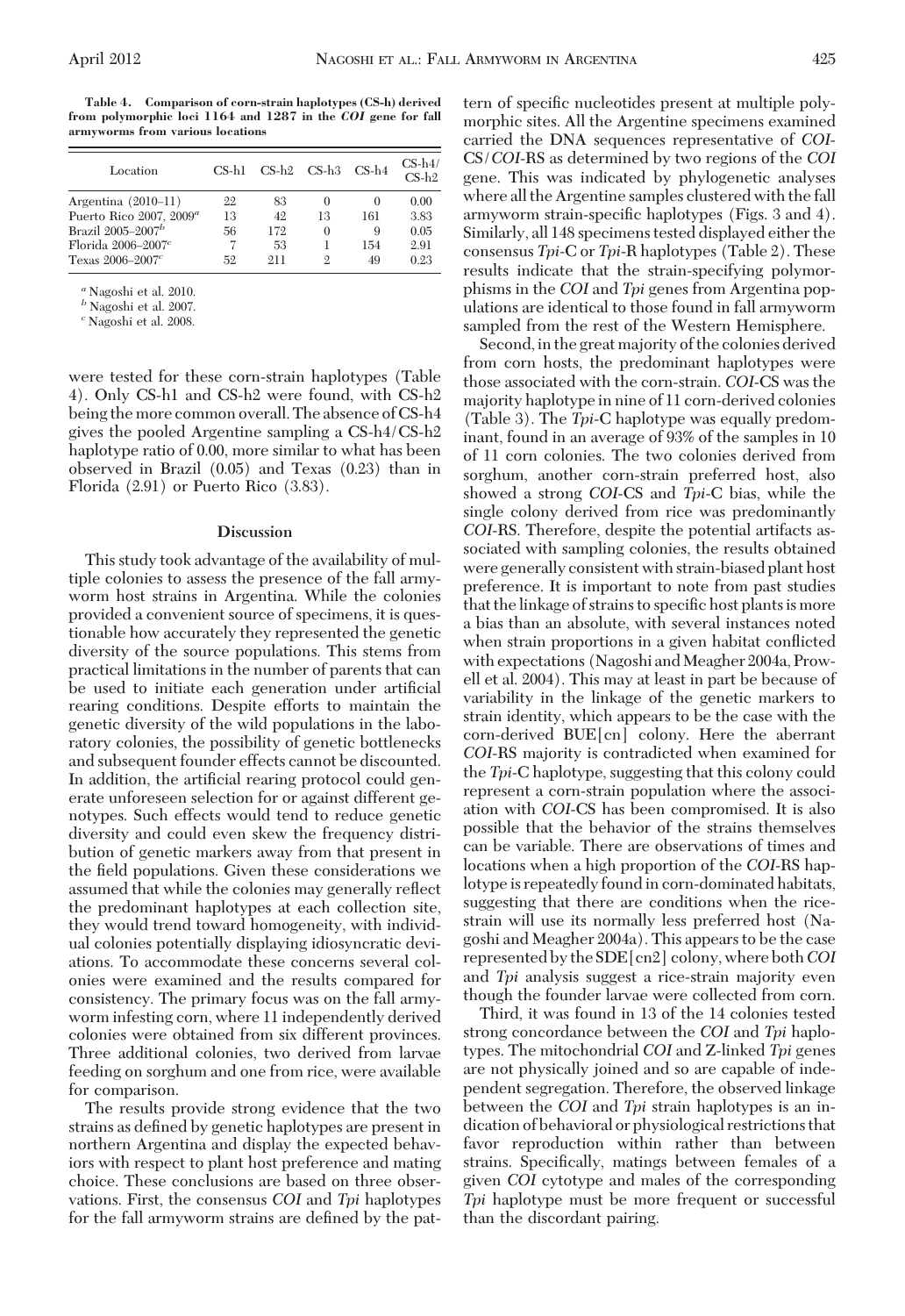The exception was the colony BUE[cn] from the Buenos Aires province, the most southern of the collection sites, where over 90% of the sampled population was of the discordant genotype *COI*-RS *Tpi*-C. Whether this combination was an accurate representation of the local population or an artifact of artificial rearing is unclear and can only be resolved by additional and more direct surveys of field collections. Interestingly, mating studies using specimens from the Buenos Aires colony gave unusual results (Murúa et al. 2008). When females from colonies derived from northern Argentine provinces were mated to Buenos Aires males, they were found to carry significantly fewer spermatophores than occurred in the reciprocal cross or when mated to local males. This suggests unidirectional incompatibility between the Buenos Aires colony and other populations. However, a subsequent study examining heterotypic crosses between another Buenos Aires colony (derived from larvae found on corn) with a colony (from fall armyworm feeding on rice) from the Corrientes province showed no evidence of incompatibility (M. G Murúa, unpublished data). The Buenos Aires region is distinct from the other sites tested in this study in that the climate in the Pampean region does not support overwintering of fall armyworm populations (Murúa and Virla 2004). Therefore this area is repopulated annually from migratory populations whose origins have yet to be determined. The actual consequences of this are unknown, but it could result in higher levels of mixing between genetic subgroups, including the host strains, and therefore increased variability in genotype and reproductive behaviors.

The comparison of haplotype proportions within the corn-strain has provided a useful tool for identifying the natal origins of migratory fall armyworm populations (Nagoshi et al. 2008b). It has also identified two groups in the Western Hemisphere in which genetic exchange is at least partially restricted (Nagoshi et al. 2010). One group (FL-PR) is associated with permanent populations in Florida, Puerto Rico, and transient populations along the U.S. eastern coast that result from annual migrations from Florida. The other group (TX-BZ) has established populations in Texas and Brazil with annual migrations into sections of North America west of the Appalachian mountain range. The two groups differ in the ratio of the CSh4/CS-h2 haplotypes, with the FL-PR ratio >1.5 (CSh4 $\geq$ CS-h2) and TX-BZ  $\leq$ 0.5 (Table 4). This ratio difference has been observed since 2002 (Nagoshi et al. 2009), indicating that population exchanges between the two groups are not large enough to significantly alter the frequency distributions of the relevant haplotypes. The observation that the Argentine haplotype ratios are more similar to Brazil than the Caribbean is not surprising given that Argentina and Brazil are neighboring countries. But the absence of CS-h4 in Argentina suggests only minimal interactions with fall armyworm originating from Puerto Rico. These discontinuities in haplotype distributions suggest that a detailed hemispheric genetic mapping of fall armyworm populations would provide insight into

the pattern of fall armyworm movements in the Western Hemisphere.

In summary, the availability of colonies from different host plants and provinces in Argentina made it possible to establish that the strain-specifying haplotypes characterized in fall armyworm from other locations are present in Argentina and are generally distributed in a manner consistent with strain-specific plant host preferences. Strain-specific mating behavior is also preserved as indicated by the linkage between the *COI* and *Tpi* haplotypes. However, more detailed descriptions of strain behavior and distributions in the wild will require the direct analysis of specimens collected from the field. While the majority of the colonies displayed the haplotype proportions expected from their host plant origins, there were exceptions that illustrate the need for genetic markers to characterize the colony population for its predominant strain. Fortunately, methods are now available using PCR and restriction mapping that simplify this procedure and do not require DNA sequencing analysis.

# **Acknowledgments**

We thank Jean Thomas at USDA-ARS, and Sofia Torres, Carmen Urueña and Alejandro Vera at EEAOC for excellent technical support and assistance in the collection of material. We also thank Pablo Scandaliaris (SrySig, EEAOC) for his assistance in the preparation of the map and Fernando Navarro (Facultad de Ciencias Naturales e IML, Tucumán University) for the taxonomic identification of fall armyworm larvae. We are grateful to Steve Valles (USDA) and Paul Shirk (USDA) for helpful comments on the manuscript.

# **References Cited**

- **Casmuz,A.,M. L. Jua´rez,M. G. Socı´as,M. G.Muru´ a, S. Prieto, S. Medina, E. Willink, and G. Gastaminza. 2010.** Review of the host plants of fall armyworm, *Spodoptera frugiperda* (Lepidoptera:Noctuidae). Rev. Soc. Entomol. Argentina  $69: 209 - 231.$
- **Groot, A. T., M. Marr, D. G. Heckel, and G. Schofl. 2010.** The roles and interactions of reproductive isolation mechanisms in fall armyworm (Lepidoptera: Noctuidae) host strains. Ecol. Entomol. 35: 105–118.
- **Groot, A. T., M. Marr, G. Schofl, S. Lorenz, A. Svatos, and D. G. Heckel. 2008.** Host strain specific sex pheromone variation in *Spodoptera frugiperda.* Frontiers Zool. 5: 20.
- **Levy, H. C., A. Garcia-Maruniak, and J. E. Maruniak. 2002.** Strain identification of *Spodoptera frugiperda* (Lepidoptera: Noctuidae) insects and cell line: PCR-RFLP of Cytochrome Oxidase Subunit I gene. Fla. Entomol. 85: 186-190.
- **Lima, E. R., and J. N. McNeil. 2009.** Female sex pheromones in the host races and hybrids of the fall armyworm, Spodoptera frugiperda (Lepidoptera: Noctuidae). Chemoecology 19: 29-36.
- **Lu, Y., M. J. Adang, D. J. Eisenhour, and G. D. Kochert. 1992.** Restriction fragment length polymorphism analysis of genetic variation in North American populations of the fall armyworm *Spodoptera frugiperda* (Lepidoptera: Noctuidae). Mol. Ecol. 1: 199-208.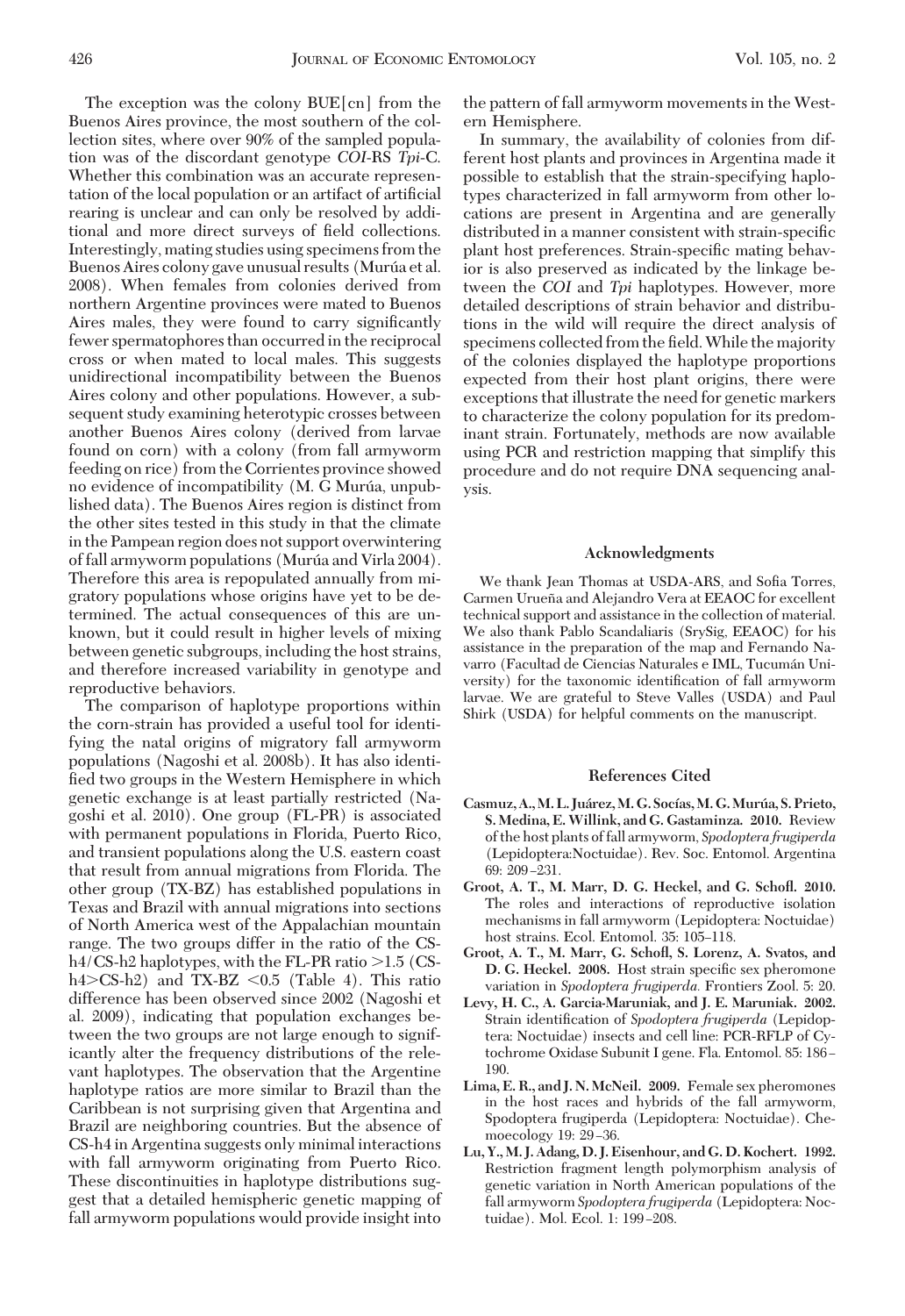- **Lu, Y. J., and M. J. Adang. 1996.** Distinguishing fall army worm (Lepidoptera: Noctuidae) strains using a diagnostic mitochondrial DNA marker. Fla. Entomol. 79: 48-55.
- **Luginbill, P. 1928.** The fall armyworm. U.S. Dep. Agric. Tech. Bull. 34: 1-91.
- **Machado, V., M. Wunder, V. D. Baldissera, J. V. Oliveira, L. M. Fiuza, and R. N. Nagoshi. 2008.** Molecular characterization of host strains of *Spodoptera frugiperda* (Lepidoptera : Noctuidae) in southern Brazil. Ann. Entomol. Soc. Am. 101: 619-626.
- **McMichael, M., and D. P. Prowell. 1999.** Differences in amplified fragment-length polymorphisms in fall armyworm (Lepidoptera: Noctuidae) host strains. Ann. Entomol. Soc. Am. 92: 175-181.
- **Meagher, Jr., R. L., R. N. Nagoshi, and C. J. Stuhl. 2011.** Oviposition choice of two fall armyworm (Lepidoptera: Noctuidae) host strains. J. Insect Behav. 24: 337-347.
- Meagher, R. L., and R. N. Nagoshi. 2010. Identification of fall armyworm (Lepidoptera: Noctuidae) host strains based on male-derived spermatophores. Fla. Entomol. 93: 191– 197.
- **Meagher, R. L., R. N. Nagoshi, C. Stuhl, and E. R. Mitchell. 2004.** Larval development of fall armyworm (Lepidoptera : Noctuidae) on different cover crop plants. Fla. Entomol. 87: 454-460.
- **Mitchell, E. R., J. N. Mcneil, J. K. Westbrook, J. F. Silvain, B. Lalannecassou, R. B. Chalfant, S. D. Pair, V. H. Waddill, A. Sotomayorrios, and F. I. Proshold. 1991.** Seasonal periodicity of fall armyworm, (Lepidoptera, Noctuidae) in the Caribbean basin and northward to Canada. J. Entomol. Sci. 26: 39-50.
- **Muru´ a, M. G., and E. Virla. 2004.** Presencia invernal de *Spodoptera frugiperda* (Smith) (Lep.: Noctuidae) en el área maicera de la provincia de Tucumán, Argentina. Rev. Fac. Agron. (la Plata)  $105(2)$ : 46-52.
- **Muru´ a, M. G., M. T. Vera, S. Abraham, M. L. Jua´rez, S. Prieto, G. P. Head, and E. Willink. 2008.** Fitness and mating compatibility of Spodoptera frugiperda (Lepidoptera: Noctuidae) Populations from different host plant species and regions in Argentina. Ann. Entomol. Soc. Am. 101:  $639 - 649.$
- **Nagoshi, R. N. 2010.** The fall armyworm *Triose phosphate isomerase* (*Tpi*) Gene as a marker of strain identity and interstrain mating. Ann. Entomol. Soc. Am. 103: 283-292.
- Nagoshi, R. N. 2011. Artificial selection for developmental rates in fall armyworm (Lepidoptera: Noctuidae) and its implications on the design of feeding studies. Ann. Entomol. Soc. Am. 104: 88-94.
- **Nagoshi, R. N., and R. Meagher. 2003.** Fall armyworm *FR* sequences map to sex chromosomes and their distribution in the wild indicate limitations in interstrain mating. Insect Mol. Biol. 12: 453-458.
- **Nagoshi, R. N., and R. L. Meagher. 2004a.** Seasonal distribution of fall armyworm (Lepidoptera : Noctuidae) host strains in agricultural and turf grass habitats. Environ. Entomol. 33: 881-889.
- **Nagoshi, R. N., and R. L. Meagher. 2004b.** Behavior and distribution of the two fall armyworm host strains in Florida. Fla. Entomol. 87: 440-449.
- **Nagoshi, R. N., P. Silvie, and R. L. Meagher, Jr. 2007a.** Comparison of haplotype frequencies differentiate fall armyworm (Lepidoptera: Noctuidae) corn-strain populations from Florida and Brazil. J. Econ. Entomol. 100: 954-961.
- **Nagoshi, R. N., S. J. Fleischer, and R. L. Meagher. 2009.** Texas is the overwintering source of fall armyworm in central Pennsylvania: implications for migration into the northeastern United States. Environ. Entomol. 38: 1546-1554.
- **Nagoshi, R. N., R. L. Meagher, and D. A. Jenkins. 2010.** Puerto Rico fall armyworm has only limited interactions with those from Brazil or Texas but could have substantial exchanges with Florida populations. J. Econ. Entomol.  $103: 360 - 367.$
- **Nagoshi, R. N., J. Brambila, and R. L. Meagher, Jr. 2011.** Use of DNA barcodes to identify invasive *Spodoptera* species in Florida. J. Insect Sci. 11: 154. (online: 431 insectscience.org/ 11.154).
- **Nagoshi, R. N., R. L. Meagher, G. Nuessly, and D. G. Hall. 2006a.** Effects of fall armyworm (Lepidoptera : Noctuidae) interstrain mating in wild populations. Environ. Entomol. 35: 561-568.
- **Nagoshi, R. N., J. S. Armstrong, P. Silvie, and R. L. Meagher. 2008a.** Structure and distribution of a strain-biased tandem repeat element in fall armyworm (Lepidoptera: Noctuidae) populations in Florida, Texas, and Brazil. Ann. Entomol. Soc. Am. 101: 1112-1120.
- **Nagoshi, R. N., P. Silvie, R. L. Meagher, Jr., J. Lopez, and V. Machado. 2007b.** The structure and distribution of a strain-biased tandem repeat element in fall armyworm (Lepidoptera: Noctuidae) Populations in Florida, Texas, and Brazil. Ann. Entomol. Soc. Am. 100: 394-402.
- **Nagoshi, R. N., P. Silvie, R. L. Meagher, J. Lopez, and V.** Machados. 2007c. Identification and comparison of fall armyworm (Lepidoptera : Noctuidae) host strains in Brazil, Texas, and Florida. Ann. Entomol. Soc. Am. 100: 394-402.
- **Nagoshi, R. N., R. L. Meagher, J. J. Adamczyk, S. K. Braman, R. L. Brandenburg, and G. Nuessly. 2006b.** New restriction fragment length polymorphisms in the *cytochrome oxidase I* gene facilitate host strain identification of fall armyworm (Lepidoptera : Noctuidae) populations in the southeastern United States. J. Econ. Entomol. 99: 671-677.
- **Nagoshi, R. N., R. L. Meagher, K. Flanders, J. Gore, R. Jackson, J. Lopez, J. S. Armstrong, G. D. Buntin, C. Sansone, and B. R. Leonard. 2008b.** Using haplotypes to monitor the migration of fall armyworm (Lepidoptera : noctuidae) corn-strain populations from Texas and Florida. J. Econ. Entomol. 101: 742-749.
- Osores, V., E. Willink, and M. Costilla. 1982. Cría de *Dia*traea saccharalis F. en laboratorio. Boletín de la Estación Experimental Agroindustrial Obispo Colombres, Tucumán. 139: 1-10.
- **Pashley, D. P. 1986.** Host-associated genetic differentiation in fall armyworm (Lepidoptera, Noctuidae): a sibling species complex. Ann. Entomol. Soc. Am. 79: 898-904.
- **Pashley, D. P. 1989.** Host-associated differentiation in armyworms (Lepidoptera: Noctuidae): an allozymic and mitochondrial DNA perspective, pp. 103–114. *In* H. D. Loxdale and J. der Hollander (eds.), Electrophoretic studies on agricultural pests. Oxford University Press, Oxford, London, United Kingdom.
- **Pashley, D. P., and J. A. Martin. 1987.** Reproductive incompatibility between host strains of the fall armyworm (Lepidoptera: Noctuidae). Ann. Entomol. Soc. Am. 80: 731-733.
- **Pashley, D. P., A. M. Hammond, and T. N. Hardy. 1992.** Reproductive isolating mechanisms in fall armyworm host strains (Lepidoptera, Noctuidae). Ann. Entomol. Soc. Am. 85: 400-405.
- **Pashley, D. P., T. N. Hardy, and A.M. Hammond. 1995.** Host effects on developmental and reproductive traits in fall armyworm strains (Lepidoptera: Noctuidae). Ann. Entomol. Soc. Am. 88: 748-755.